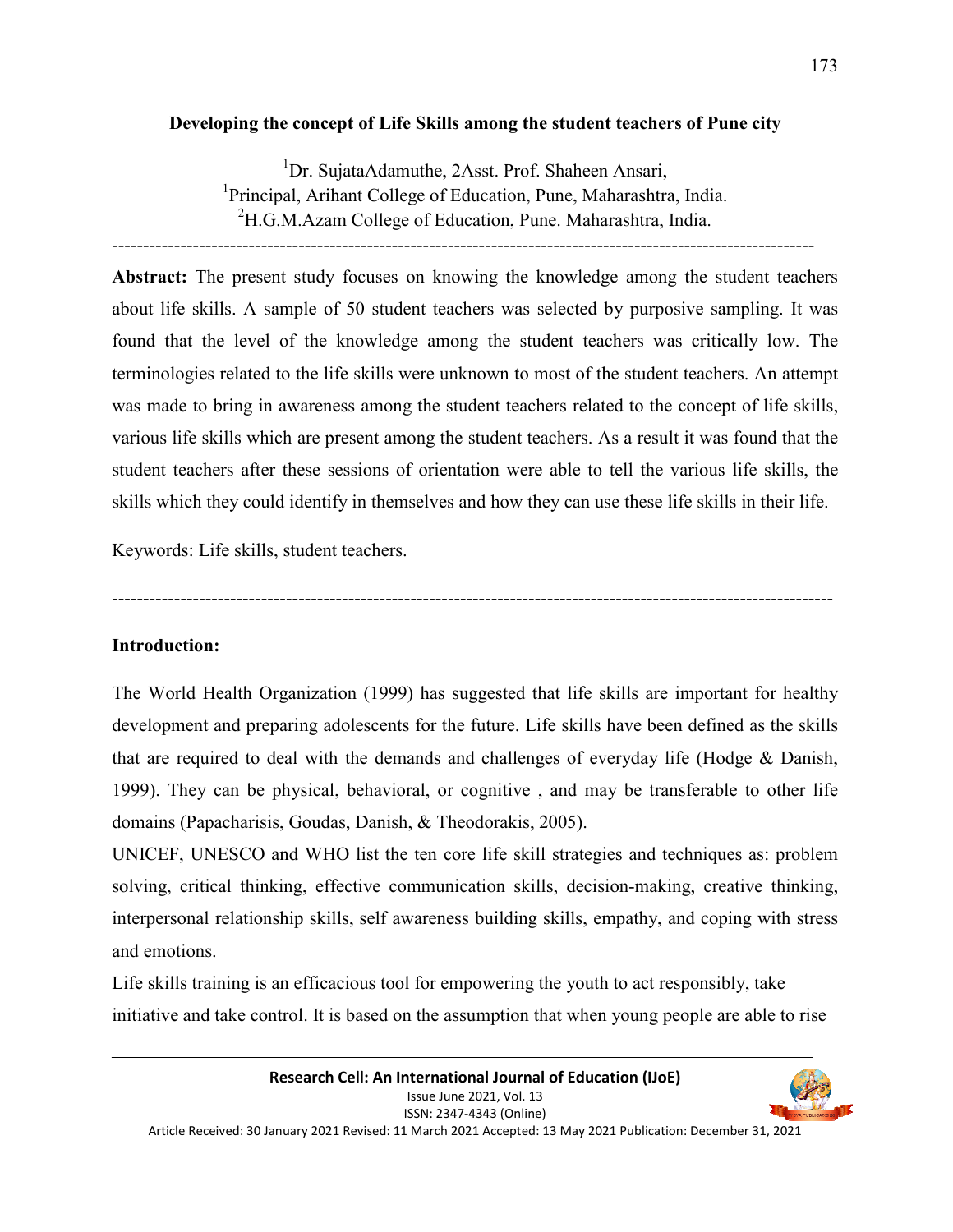above emotional impasses arising from daily conflicts, entangled relationships and peer pressure, they are less likely to resort to anti social or high-risk behaviors. Education in India stresses acquisition of information, knowledge and technical skills rather than psychosocial competence or realization of one's potentials. It is achievement oriented rather than child oriented. It does not address the needs of all the children who in spite of various levels of scholastic competence are capable of learning and need to develop those skills, and become empowered to live effectively in this world. The expected education system needs to fulfill the demands of  $21<sup>st</sup>$  century, and should equip the children with all the skills required for facing the challenges of this century. For this very important purpose a knowledge of the life skills, and its utility is very essential. The present study focuses on the same.

## **Objectives of the study:**

- 1. To find the existing knowledge among the student teachers related to the concept of life skills.
- 2. To orient the student teacher about the various life skills.
- 3. To identify the life skills which the student teachers possess.
- 4. To help the student teachers to learn utility of these skills in their day-to-day life.

# **Population:**

All the student teachers studying in colleges affiliated to University of Pune.

## **Sample:**

For the present study a sample of 50 student teachers were selected by incidental sampling method.

## **Tools used for data collection:**

A questionnaire and semi-structured interview were used.

# **Module design:**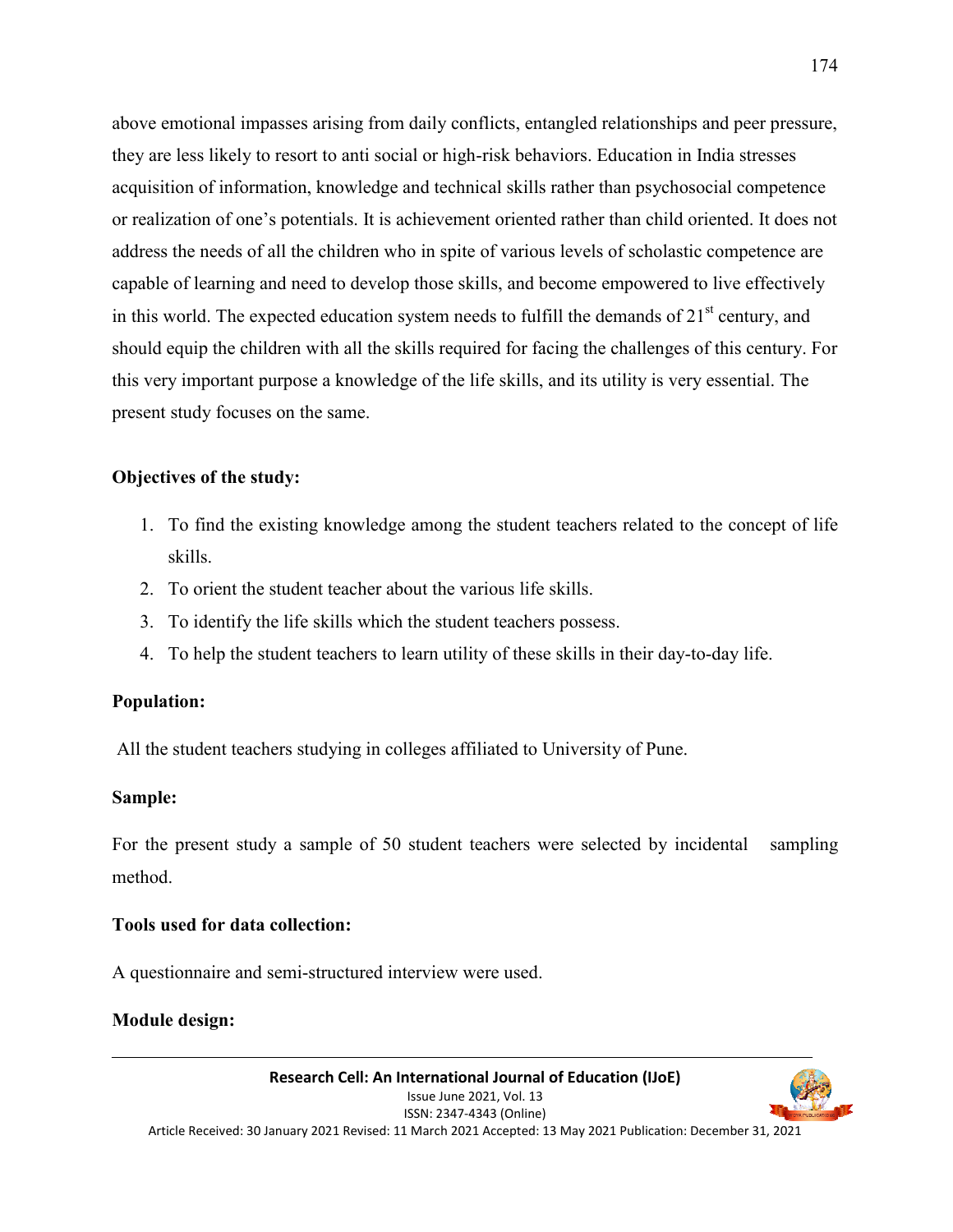The module comprised of 4 major stages, which are described below. The study took place by following given stages so as to find out the desired objectives.

## **Stage 1: Knowing the knowledge of the students related to life skills:**

At the very first stage the student teachers were asked about their knowledge about the life skills. A general discussion related to the same was carried. The researcher in this case asked the students about what they know about the concept of life skill, whether they were given specified training related to the uses of the life skills in their day-to-day life and so on. This stage basically was used to determine the knowledge of life skills among the student teachers.

# **Stage 2: Orienting / explaining the students about the concept of life skills:**

At this stage the students were oriented about the concept of life skills, what are the various life skills. The student teachers were given various examples related to the various skills.

## **Stage 3: Identification of the life skills among the students.**

This stage comprises of an activity, where students in the group are given a flash card and asked to write the life skill which they feel they possess. All the students were expected to write atleast one most prominent life skill which he/she feels is present in him/her. Once all the student teachers had written the skills, these were then grouped into 3 groups, namely, the once which all of us have, the once which some of us have and the once which no one of us have. The data was further grouped.

## **Stage 4: Utilizing these life life skills in their day-to-day life.**

The skills which were identified by the students, were then given proper direction and their uses in the day-to-day life were properly told to the students. The sample was divided into three group. The groups were communication/interpersonal skills group, decision making/ critical thinking skills group and coping/self management

skills group. The students in each of the groups were asked to record the skills pertaining to their group. And a task was given to each of the group. The task to the groups was as follows: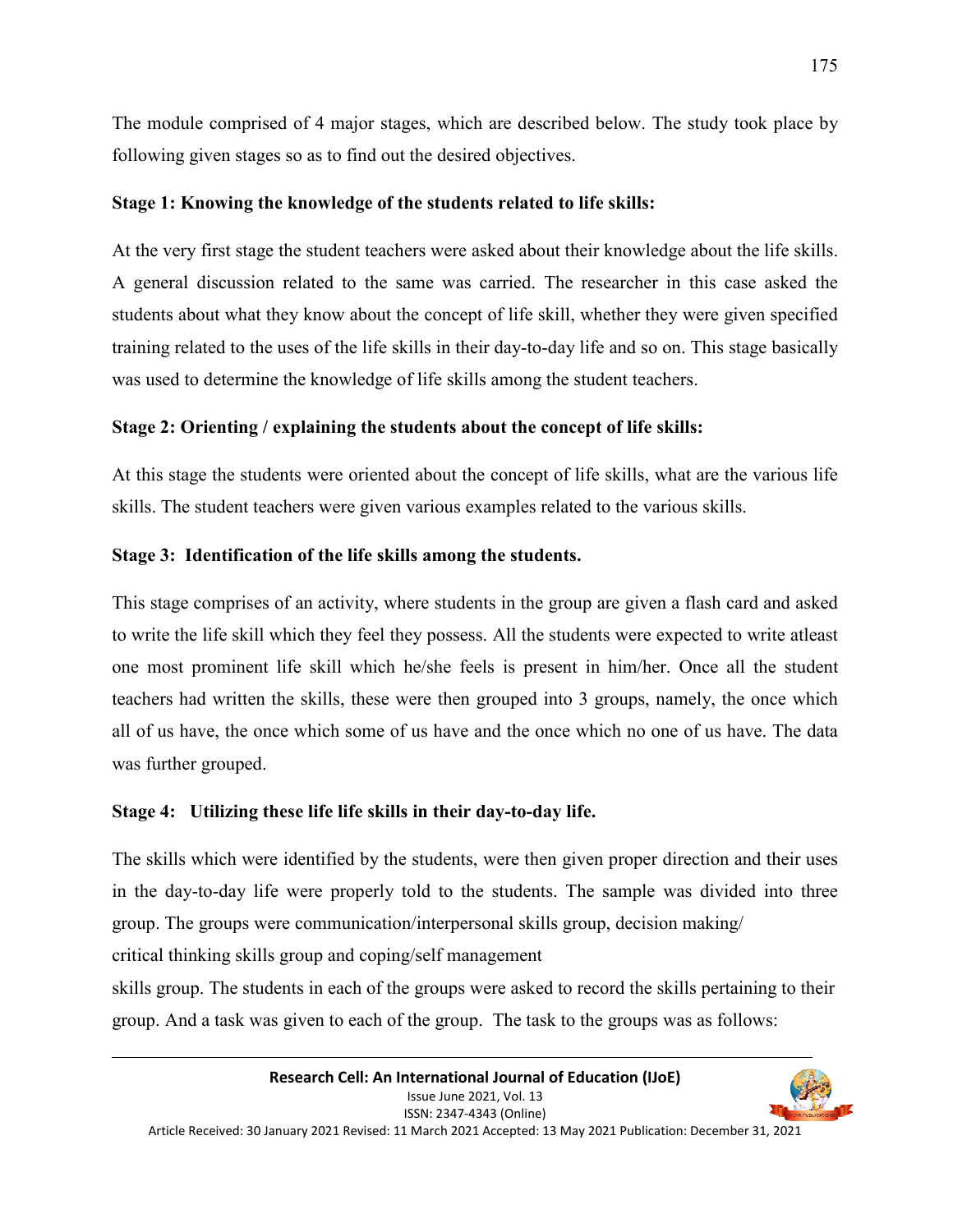- Discuss and list the benefits of possessing the life skills that have been noted by each group.
- Discuss and list the problems one would face if s/he did not have

these life skills?

Then, the three groups were asked to sit in three different locations and discuss on the same, and further present their work to the other groups.

# **Analysis of the data:**

The present study was divided into 4 stages, and accordingly the data analyzed is presented:

## **Stage 1:**

The data obtained from the questionnaire was analyzed. It was found that very few student teachers were aware of the concept of life skills. Further it was also found that very few those who were aware of the skills had the knowledge gained through their own personnel efforts, i.e., internet, certain research articles, etc. It was also found that no input was given by the colleges or teachers to help the students to get acquainted with the life skills and its concept. To add on the data a semi- structured interview was also used. During the interaction with the group, it was found the certain terminologies for life skills were known to the students by their name, i.e. Decision making, creative thinking, communication, self-awareness, etc. these things were not known to them as life skills but as certain characteristics.

## **Stage 3:**

At this stage the student teachers were aware of the fact that each one of us possess certain life skills which are very essential for us to live a happy and healthy life. This stage comprised of identifying the life skills which the student teachers felt that they possess. The skills which student felt they posses was written down on a flash card by the students. By involving all the flash cards a matrix was prepared with the various life skills which came up from the students and a analysis of who all posses that particular life skill. The matrix obtained was as follows: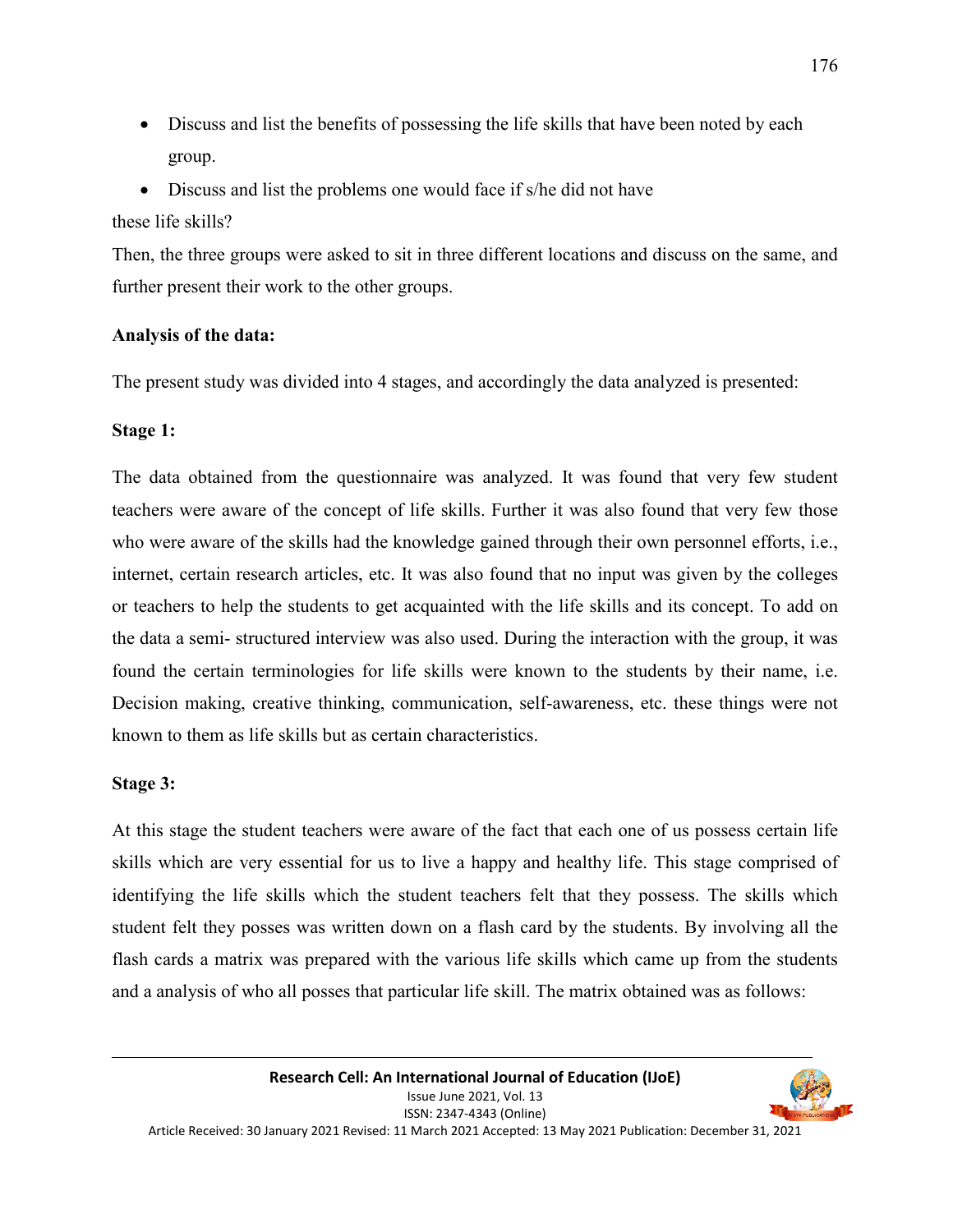| Life        | problem | critical     | commun  | decision     | creative     | interpersona | selfaw       | empathy | coping     |
|-------------|---------|--------------|---------|--------------|--------------|--------------|--------------|---------|------------|
| skill       | solving | thinkin      | ication | -making,     | thinking     | $\mathbf{1}$ | arenes       |         | with       |
|             |         | g            | skills, |              |              | relationship | ${\bf S}$    |         | stress and |
|             |         |              |         |              |              | skills,      |              |         | emotions   |
| All of us   | ✓       |              |         | $\checkmark$ |              |              |              |         | ✓          |
| have        |         |              |         |              |              |              |              |         |            |
| Some of     |         | $\checkmark$ |         |              | $\checkmark$ |              | $\checkmark$ | ✓       |            |
| us have     |         |              |         |              |              |              |              |         |            |
| None of $ $ |         |              |         |              |              |              |              |         |            |
| us have     |         |              |         |              |              |              |              |         |            |

From the above matrix it was found that most of the defined skills were posed by all the student teachers. Apart from that the remaining skills were considered to be present in some of them. No skill out of the mentioned ones was absent in all of the students, which means that some or the other life skill is always present in each and every individual, no matter whether training for the same is provided or not.

## **Stage 4:**

 At this stage making the group realize the importance of life skills, and how they can be used in their day-to-day life was accomplished. The tasks given to groups were done in proper manner. The groups presented their work regarding to the task given, followed by a discussion and crossquestioning from the other groups. The groups were able to define their skills, how these skills are essential in day-to-day life, and what if these skills were not present. It was found that the student teachers were now well equipped with the various life skills which they possess and feeling a need further to develop the others as well.

## **Discussion:**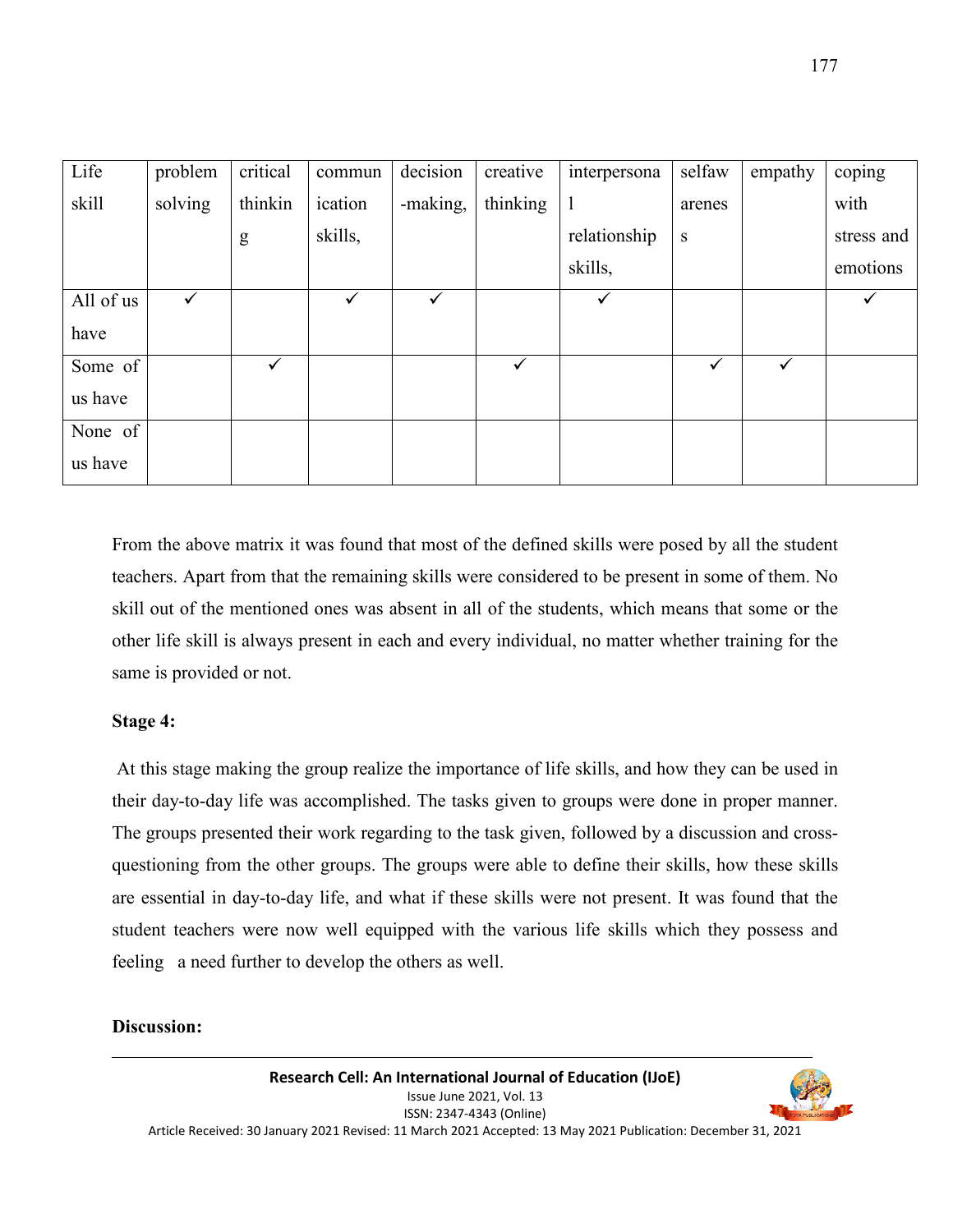The present study attempted to find the various life skills which the student teacher possess. Throughout the activity sessions the students were upgraded by the knowledge of the life skills. It is expected that the student teachers as a whole should have the knowledge of what life skills are, but the scenario in this study was a bit contradictory, wherein the concept of life skills was missing among the students. But their eagerness and curiosity to know and learn about it helped them in accomplishing the task of knowing, identifying and applying these life skills for the betterment of their life. The student teachers were now in a state to talk and discuss about these life skills, and how can they use them.

#### **Conclusion:**

Every individual possesses various life skills in himself/ herself. But the only thing is to make them realize about it and how they can be further nurtured and used essentially. For a life skill approach to be successful, the skills, the content and the method should be seriously given a thought and must be undertaken. In the present study it was found that the student teachers to very small extent had a knowledge of the skills, but later on developed a sense of identifying various life skills. The idea of acquainting the student teachers with these life skills was to enable our future teachers to know and understand the various life skills, and how they work for all of us, knowingly or unknowingly, and to further promote them to their students in the actual classrooms. Since the need of the hour is to be upgraded with more of practical and behavioural skills rather than technical skills. The concept of life skills and the education underlying it will certainly bring out one's potential and various psychosocial skills essentially required for healthy, prosperous and happy life.

## References:

- $\triangleright$  SrikalaBharath ,(2008). Health Promotion using Life Skills Education Approach for Adolescents in Schools – Development of a Model ,*J. Indian Assoc. Child Adolesc. Ment. Health*; **4(1):** 5-11
- Life skill education and CCE, Cental Board of Secondary Education, preetvihar.